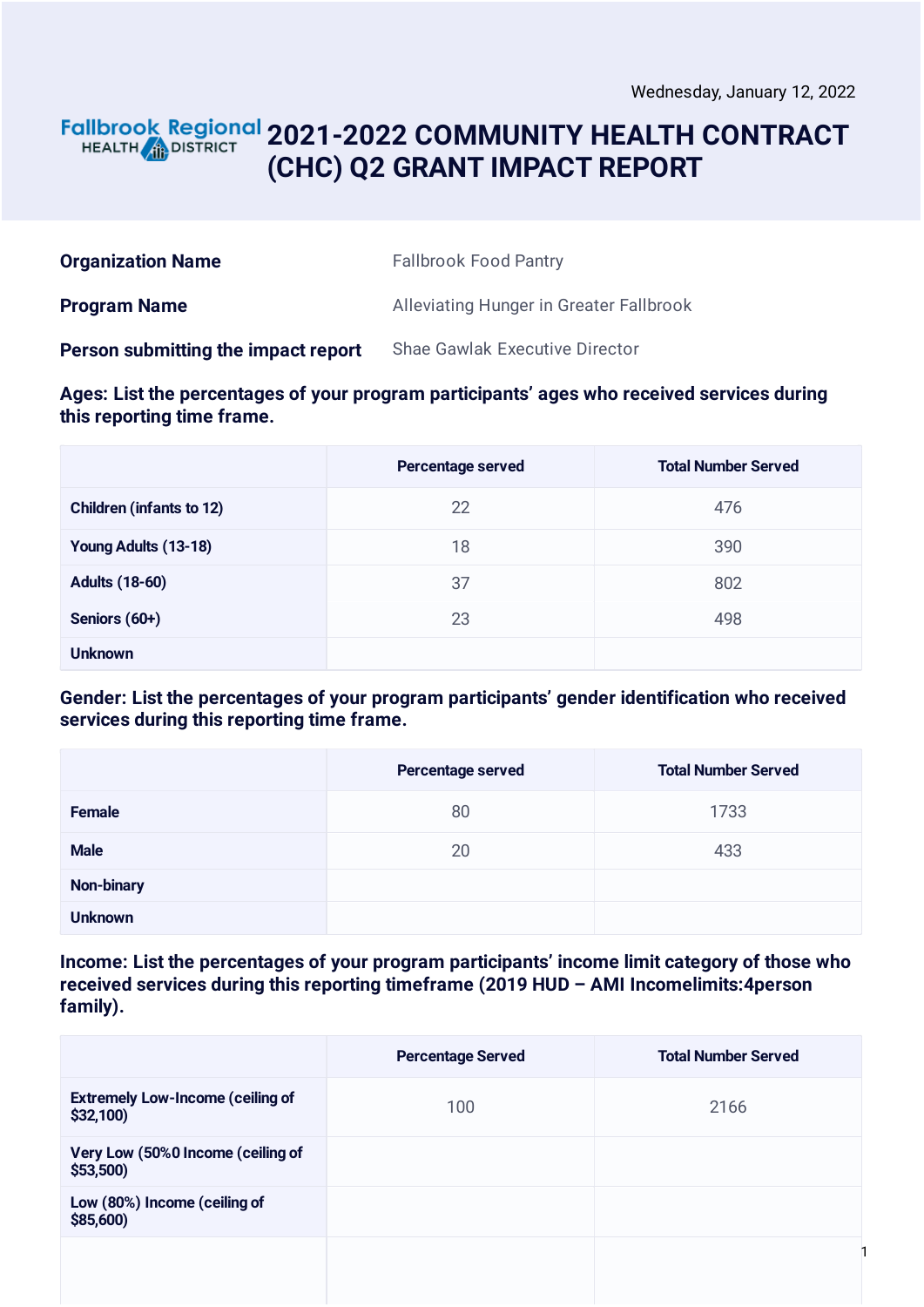|                                  | <b>Percentage Served</b> | <b>Total Number Served</b> |
|----------------------------------|--------------------------|----------------------------|
| <b>Higher than listed limits</b> |                          |                            |
| <b>Unknown</b>                   |                          |                            |

**How many District residents directly benefited (participant/client)from this program:** 2166

# **GOALS & OBJECTIVES**

### **Goal 1 & Objectives: From your application, please provide your measurable outcomes for each of your stated objectives.**

GOAL: Provide a minimum of 2 days of nutritious food to clients in need, weekly, providing 8-10 pounds of food per family member.

OBJECTIVE: We will provide a weekly menu of supplemental nutritious food to everyone who qualifies for assistance.

MEASUREMENT: Each person per household will receive a minimum of 8-10 pounds of food each week. This is quantified by the weekly menu, which is weighed before weekly distribution begins.

OUTCOMES: We were successful in providing 2,166 individuals with an average of 15-20 pounds of food each week--which offered every family an additional meal each day of the week.

## **Goal 2 & Objectives: From your application, please provide your measurable outcomes for each of your stated objectives.**

n/a

# **PARTICIPANT SUCCESS STORY**

# **Participant Success Story:**

#### MEET ANAIS:

Anais is a 23-year-old single mom living with two other families here in Fallbrook. Anais works on the weekends and needs help with her son, Miguel, so together, these three families help support each other in their ability to provide a home for their children to grow up in. Anais started visiting the pantry just before the COVID pandemic changed so many people's lives, overnight, last March. She was still pregnant with her son and was not getting enough nutrition during her pregnancy. It was suggested that she come to the pantry to get food. She has been a regular weekly shopper and we are so grateful we are able to support her nutrition needs as well as her son's.

The support from of the Fallbrook Regional Health District makes it possible for us to provide the kind of nutrition our community needs…especially for pregnant mothers-to-be and their children.

**Participant Success Story:**



# **ACKNOWLEDGEMENT**

**Please describe how the Fallbrook Regional Health District's investment in this program was**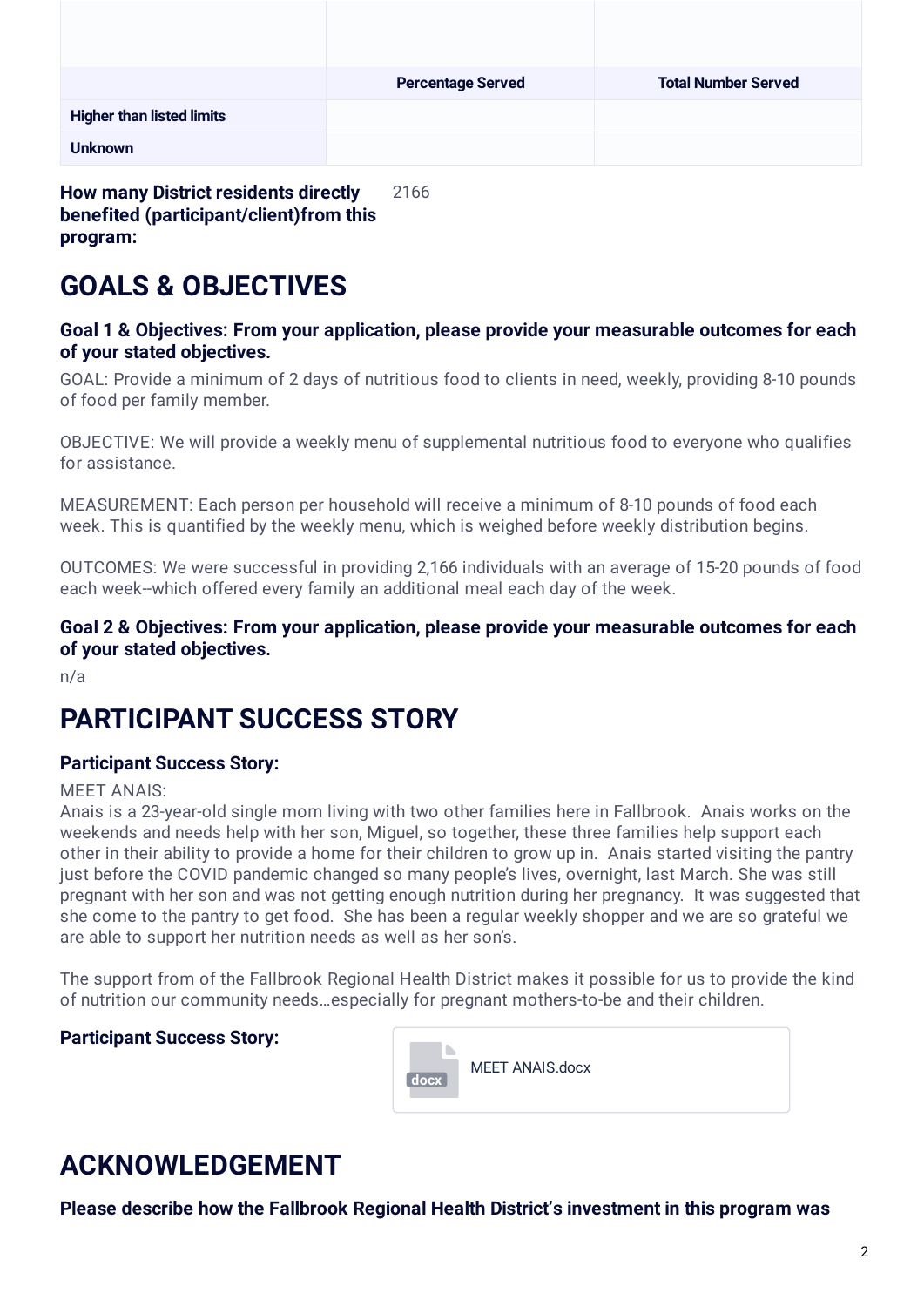## **acknowledged during this reporting timeframe.**

- FFP recognized FRHD in a couple of ways this quarter.
- 1. Social Media posts
- 2. 30th Birthday Celebration event (event program, signs within the pantry & video presentation)

**Acknowledgment example: please upload an example of one method in which the District was acknowledged.**





# **FOR YOUR 2021-2022 GRANT**

Your generous support will make the difference to Fallbrook families in the next year.



# **BUDGET**

**Please upload a copy of the program budget you submitted with the application, with an additional column demonstrating the current utilization of grant funds.**



**Please explain any significant differences in budget or services during this quarter. What if any**